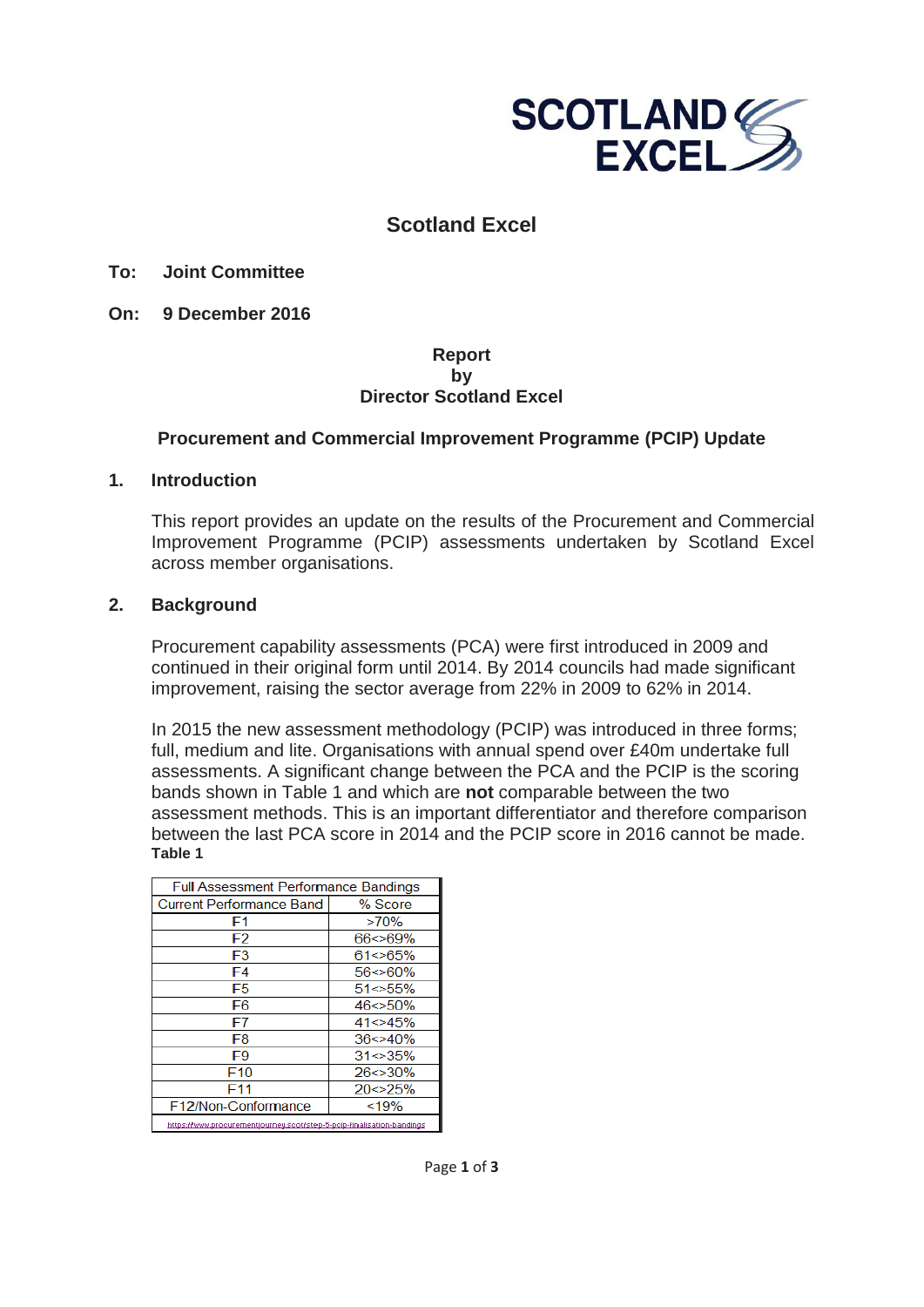The PCIP is split over four sections each having an allocated number of points:

- Leadership and Governance (40 points)
- Development and Tender (24 points)
- Contract (20 points)
- Key purchasing processes (12 points)

## **3. Assessments and results**

Sixteen councils opted to undertake assessments in 2016 with the remainder requesting deferment until 2017. The primary reason for deferment was given as resource challenges within the organisations.

The average score for the 16 organisations assessed was 65% [F3].

(Due to the differing assessment nature and incomplete sectoral picture it is not possible to directly compare previous PCA results with this average)

Scores ranged between 48% [F6] and 83% [F1].

The sectors average score for each of the four sections is:

| • Leadership and Governance | 29.4 points - 73% [F1] |  |
|-----------------------------|------------------------|--|
| • Development and Tender    | 14.2 points - 59% [F4] |  |
| • Contract                  | 10.4 points - 52% [F5] |  |
|                             |                        |  |

Key purchasing processes 8.8 points - 73% [F1]

Six councils achieved F1; one F2; six F3; two F4 and one F6.



Image 1 illustrates the four PCIP sections for the 16 councils.

Image 1: Year 1 PCIP

Elements of good practice exist across all four sections, whilst the averages of sections 2 & 3 highlight areas for development. Scotland Excel's Leading Change and Learning & Development provision can support this development.

Areas of strength identified for the sector were: